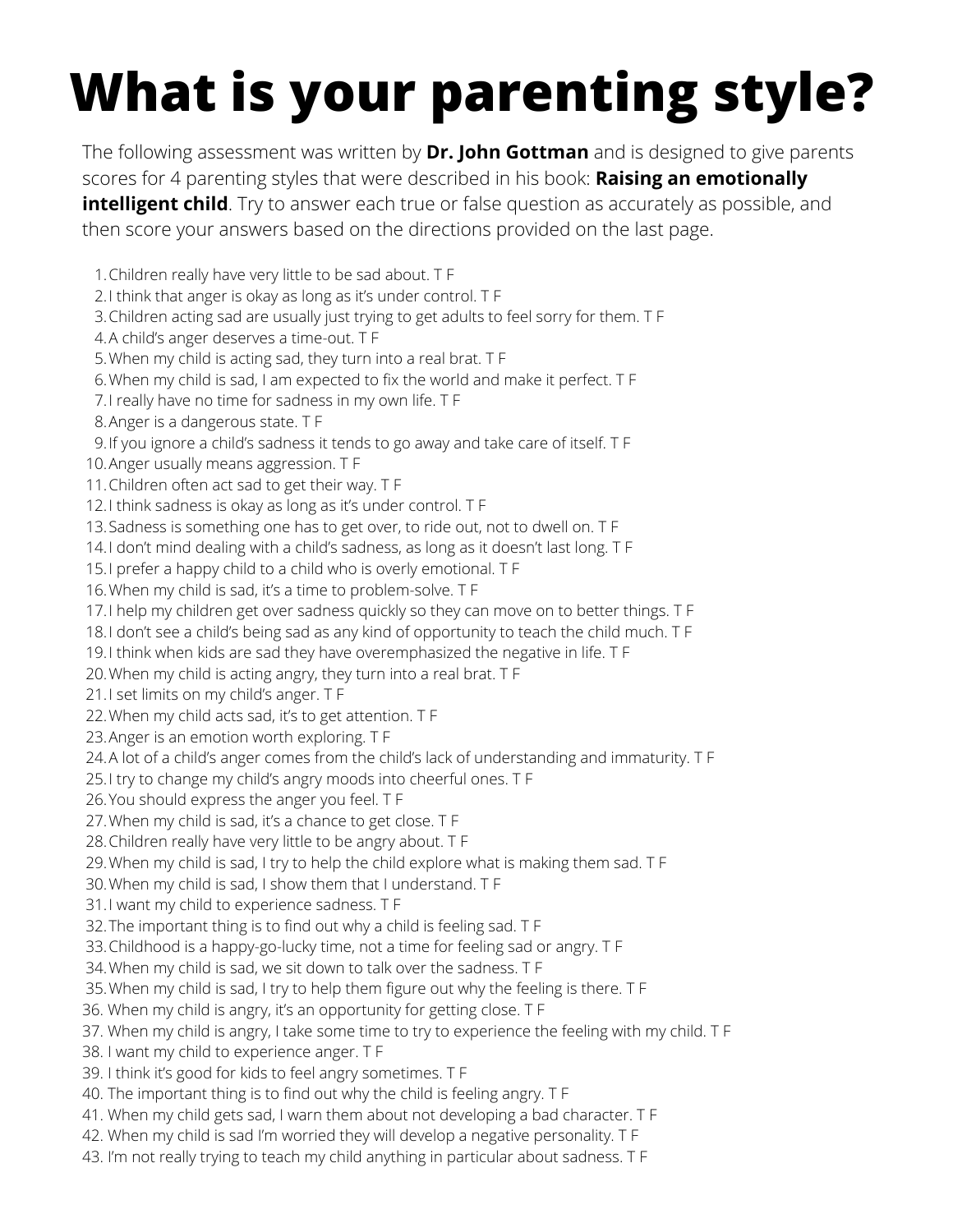44. If there's a lesson I have about sadness it's that it's okay to express it. T F

- 45. I'm not sure there's anything that can be done to change sadness. T F
- 46. There's not much you can do for a sad child beyond offering them comfort. T F
- 47. When my child is sad, I try to let them know that I love them no matter what. T F
- 48. When my child is sad, I'm not quite sure what they want me to do. T F
- 49. I'm not really trying to teach my child anything in particular about anger. T F
- 50. If there's a lesson I have about anger it's that it's okay to express it. T F
- 51. When my child is angry, I try to be understanding of their mood. T F
- 52. When my child is angry, I try to let them know that I love them no matter what. T F
- 53. When my child is angry, I'm not quite sure what they want me to do. T F
- 54. My child has a bad temper and I worry about it. T F
- 55. I don't think it is right for a child to show anger. T F
- 56. Angry people are out of control. T F
- 57. A child's expressing anger amounts to a temper tantrum. T F
- 58. Kids get angry to get their own way. T F
- 59. When my child gets angry, I worry about their destructive tendencies. T F
- 60. If you let kids get angry, they will think they can get their way all the time. T F
- 61. Angry children are being disrespectful. T F
- 62. Kids are pretty funny when they're angry. T F
- 63. Anger tends to cloud my judgment and I do things I regret. T F
- 64. When my child is angry, it's time to solve a problem. T F
- 65. When my child gets angry, I think it's time for a spanking. T F
- 66. When my child gets angry, my goal is to get them to stop. T F
- 67. I don't make a big deal of a child's anger. T F
- 68. When my child is angry, I usually don't take it all that seriously. T F
- 69. When I'm angry, I feel like I'm going to explode. T F
- 70. Anger accomplishes nothing. T F
- 71. Anger is exciting for a child to express. T F
- 72. A child's anger is important. T F
- 73. Children have a right to feel angry. T F
- 74. When my child is mad, I just find out what is making them mad. T F
- 75. It's important to help the child find out what caused the child's anger. T F
- 76. When my child gets angry with me I think, "I don't want to hear this." T F
- 77. When my child is angry I think, "If only they could just learn to roll with the punches." T F
- 78. When my child is angry I think, "Why can't they accept things as they are?" T F
- 79. I want my child to get angry, to stand up for themselves. T F
- 80. I don't make a big deal out of my child's sadness. T F
- 81. When my child is angry I want to know what they are thinking. T F